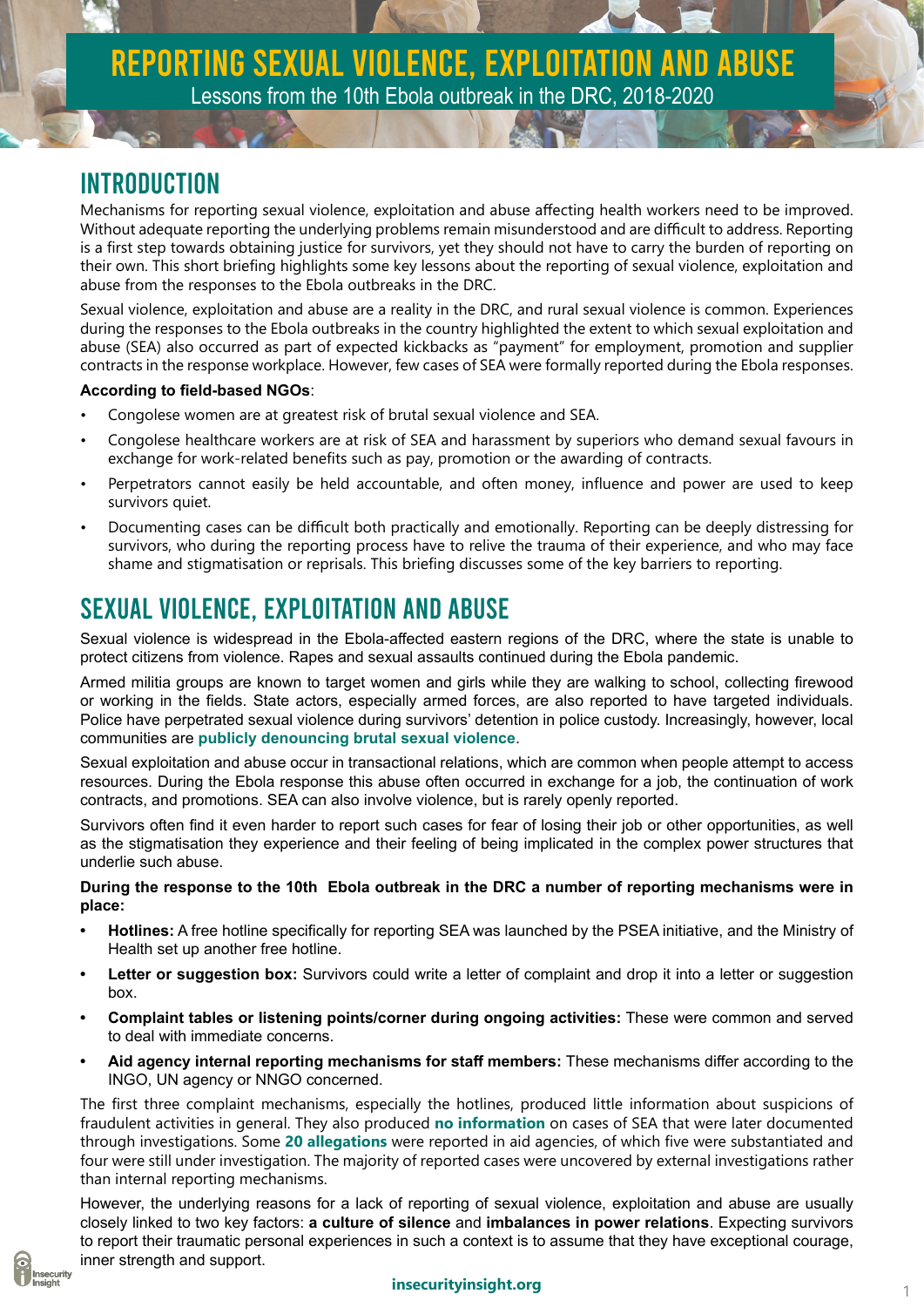## Improving reporting

Building mechanisms for reporting sexual violence is challenging, particularly because it is not just an issue of identifying the right practical tool. Such a process will only be successful if it succeeds in breaking the culture of silence and empowers those who are able and willing to report their experiences. Building such trust with the local community will take time, and requires changes within the aid sector and a large coalition that is willing to disrupt the culture of silence.

**Local community leaders and organisations are key.** A range of community leaders and organisations increasingly report and denounce brutal violence against women, girls, minors and IDPs. Insecurity Insight's "**[Monthly News Brief](http://insecurityinsight.org/projects/sexual-violence-and-abuse__trashed/reporting-sexual-violence-and-abuse-in-conflict-settings)**" collates these publicly reported incidents of sexual violence perpetrated by conflict parties and law enforcement agencies.

It is encouraging to see how survivors are sharing their ordeals with trusted supporters and how community leaders are challenging the imbalance in power between unprotected civilians and armed actors by publicly reporting sexual violence.

In the case of the response to the 10th Ebola outbreak, it took dedicated investigations by concerned people to uncover some of the cases of sexual exploitation that occurred as part of the international healthcare effort. This was necessary because the burden of reporting should not only fall on survivors.

A wider community response is needed to deal with the real barriers to reporting, i.e. the culture of silence and the unequal power relations between those who can recruit and pay others and those who depend on these relationships to access employment and resources. Such a response should challenge both these barriers.

Local community leaders and local organisations are probably well placed to report sexual exploitation on behalf of survivors. Many survivors are often more comfortable confiding in a trusted person rather than using official reporting mechanisms.

Community leaders have chosen to challenge the widespread incidence of SEA, and it will be important to clearly signal that their efforts are welcome by acting on their reports. However, external support that amplifies survivors' and community leaders' voices in the aid sector will be needed to address the imbalance in power and end the culture of looking away. **Survivors will need to be supported by the voices of others.** 

#### General barriers to reporting

- lack of information about and understanding about SEA and when/how to report incidents that are different in nature from the common sexual violence;
- significant mutual lack of trust between recipient communities and aid organisations;
- suspected collusion within a group of agencies (protecting organisations and their staff);
- no expectations of a change in behaviour or practices despite a case being reported;
- fear of reprisals;
- lack of knowledge about who receives and deals with the complaint (including how the protection and confidentiality of an individual who reported an incident is guaranteed); and
- lack of follow-up on reported cases.

#### Practical barriers

- Hotlines: There was insufficient phone coverage and a lack of privacy when using hotlines, while survivors experienced discomfort when speaking to a stranger over the phone about sensitive issues.
- The community damaged some letter/suggestion boxes. Complaint table/listening points: There is little information on recorded complaints.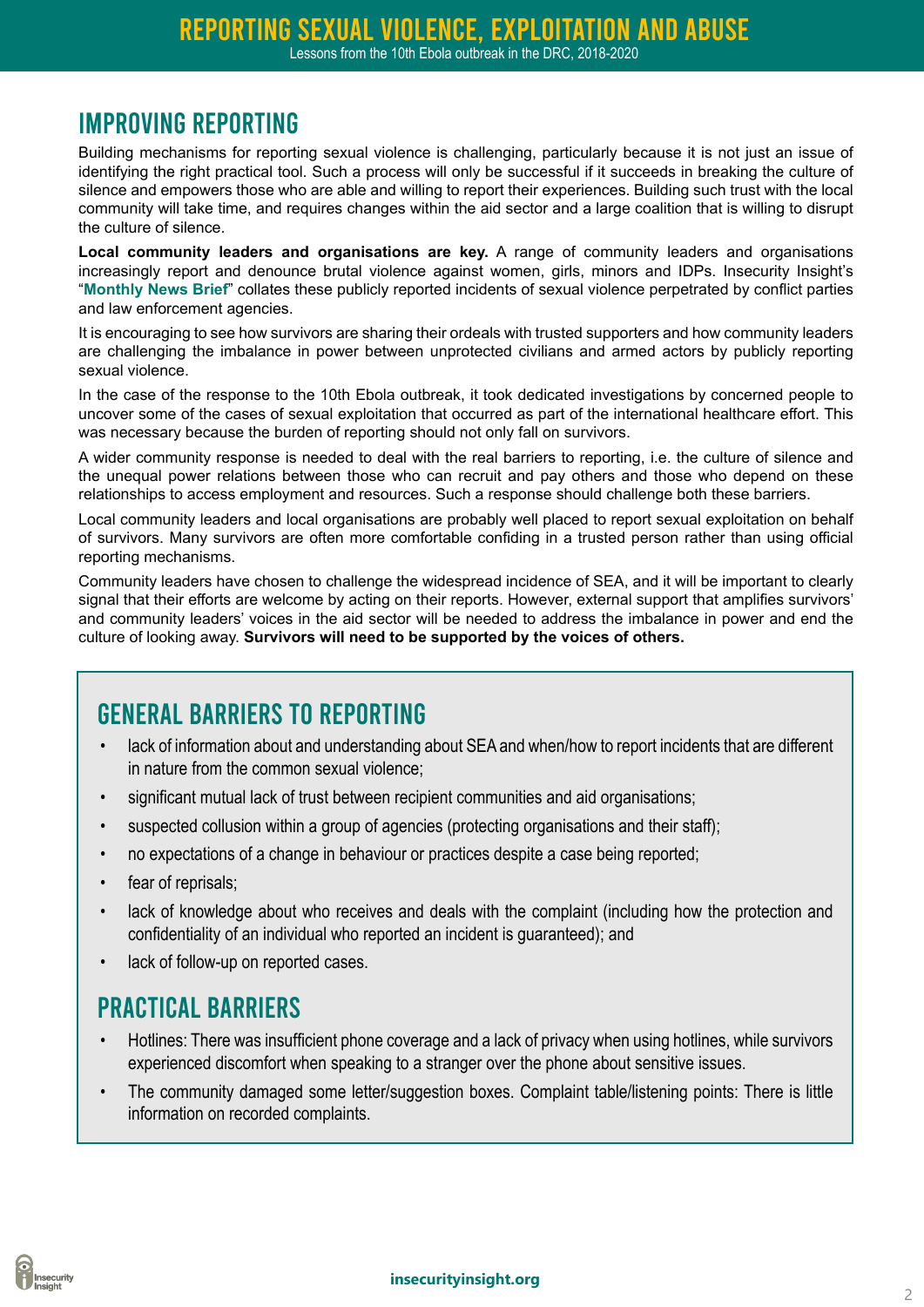# Survivor reporting

Reporting should be an empowering process that is kept in the hands of those directly affected. Many survivors may not feel comfortable reporting their traumatic experiences immediately after an incident has occurred, and time delays in reporting are common. Reporting mechanisms should be easily accessible and should be safe, secure and anonymous.

Some survivors find reporting their experience an important step in responding to what has happened to them. However, reporting mechanisms will fail if they are designed to expect the survivor to carry the administrative and personal burden of challenging power relationships and fighting to be heard.

However, if change depends solely on survivors' using reporting mechanisms effectively, very little will change. It will take many active voices from both within and outside the aid community as well as active engagement with the wider community through a multi-sector approach to end sexual violence, exploitation and abuse. Creating a culture that permits reporting is an important step in this process.

**All response activities relating to sexual violence, exploitation and abuse should be survivor-centred. This means that survivors are treated with dignity and have control over all the decisions relating to their experiences. The only exception to this approach would be if survivors' wishes place them or others at risk of harm.**

# Embedding reporting in a wider response of prevention, preparedness and deterrence

Responding to sexual violence, exploitation and abuse is a complex process, and responses need to be implemented by trained professionals. This briefing lists some key policy areas for the aid sector that are closely related to reporting.

# A zero-tolerance policy to break the culture of silence

A zero-tolerance policy for all forms of sexual violence, including sexual harassment, is important to enable reporting. Such a policy demonstrates the understanding that an environment where sexual harassment is not addressed may degenerate into a setting that is conducive to more serious offences, such as rape and other forms of assault. For the purposes of prevention, the different forms of sexual violence should be seen as interrelated and forming a continuum of behaviour that should also be reported. **Sexual violence pyramid**

#### **A zero-tolerance culture across an organisation should be supported by:**

- the systematic application of the organisation's code of conduct;
- explanations of what the code of conduct means in practice; and
- the provision of accessible and secure mechanisms to report any violations of the code of conduct.

#### **Practical steps that can be taken include:**

- explicitly addressing organisational cultures that permit SEA;
- making reporting an embedded instrument in measures to deal with the issue of SEA;
- clearly assigning responsibilities for risk assessment, policies, reporting, survivor support and disciplinary measures; and
- providing training for partners and beneficiaries.

## Widening responsibility

The effective prevention of and responses to sexual violence, exploitation and abuse require a better integration of safeguarding and security risk management measures based on shared information and comprehensive policies that address cultures that permit SEA.

Security risk management is increasingly looking at the diversity among staff when designing appropriate security risk management practices. Such an approach takes into account that different staff members face different risks inside and outside an organisation. Better integration of security risk management and safeguarding practices can [h](http://insecurityinsight.org/)elp to improve the zero-tolerance culture in an organisation.



#### **insecurityinsight.org**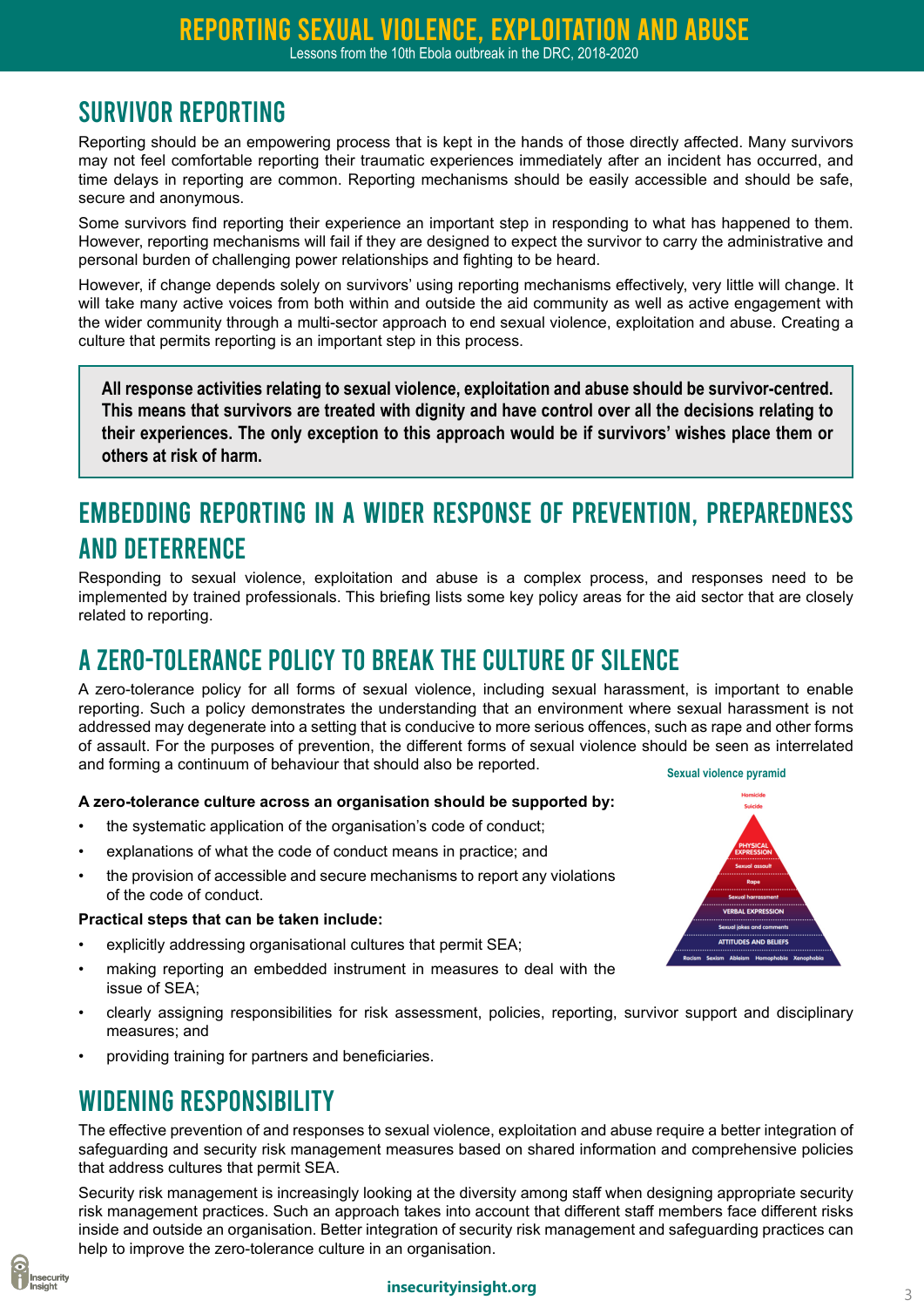Risk assessments need to consider threats from both outside and within an organisation**.** 

#### **Perpetrators can be:**

- non-state armed actors or members of security forces;
- any individual working within or for aid agencies who holds power over others; or
- subcontractors and administrators who manage the implementation of projects.

#### **Survivors can be:**

- staff members of aid organisations;
- staff members working on projects and employed by implementing partners; or
- civilians living in the areas where projects are implemented.

When information from the various risk assessments and reporting structures is combined, this can inform comprehensive policy responses. If present, many reporting mechanisms operate in parallel.

**Aid workers' personal security is impacted by the interplay among where they are, who they are, and their role and organisation.** 

**As employers, aid organisations have a duty of care to take all reasonable measures to protect their staff from foreseeable risks, including those that emerge due to an aid worker's personal characteristics – e.g. biological sex, gender, ethnicity, cognitive and physical abilities, and sexual orientation.** 

**See [GISF's website](https://gisf.ngo/resource/managing-the-security-of-aid-workers-with-diverse-profiles/) for more information on managing the security of aid workers with diverse profiles.**

#### Consequences for perpetrators

Sexual violence must entail consequences for perpetrators. Good reporting will take the need for holding perpetrators accountable into account. Aid organisations should:

- ensure that clear policies are in place for appropriate disciplinary procedures for staff, subcontractors and local partners; and
- understand the legal environment of how cases can or cannot be reported to the legal authorities in the country in which the aid organisation is operating.

## Response and aftercare for survivors

Organisations need to have policies in place for how to respond appropriately and in a timely manner when sexual violence, exploitation or abuse has occurred and provide aftercare to the survivor using a survivor-centred approach:

- Policies and guidance should be in place that outline immediate response mechanisms.
- Survivors should be provided with timely and appropriate aftercare, including medical, psychological and legal support.
- Processes should be designed to guide investigations and ensure that survivors are kept informed about the investigation process.

**Responses to sexual violence and SEA are complex and need to be carried out by trained professionals. Detailed information and guidance can be found in GISF's guide [Managing Sexual Violence against](https://gisf.ngo/wp-content/uploads/2019/03/Managing-Sexual-Violence-against-Aid-Workers.pdf)  [Aid Workers](https://gisf.ngo/wp-content/uploads/2019/03/Managing-Sexual-Violence-against-Aid-Workers.pdf).**

#### **insecurityinsight.org**